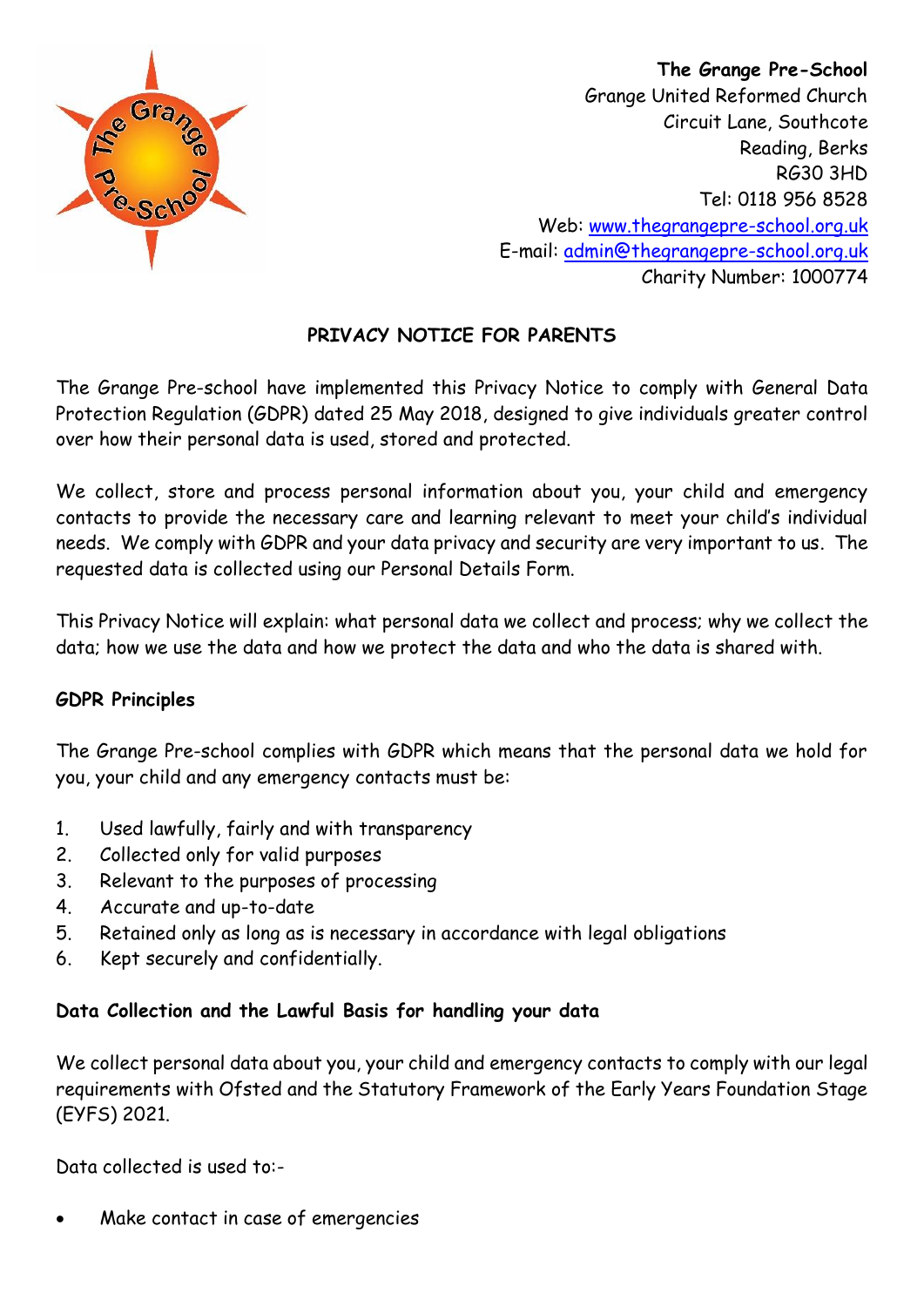- Support your child's wellbeing and development
- Manage any special educational needs and disabilities, health concerns or medical needs
- Assess your child's progress and identify any specific areas of concern
- To record, observe and assess your child in their learning journeys on IConnect
- Share your child's progress with you on a regular basis
- To verify your eligibility to access Universal Funding and Extended Entitlement Funding
- To inform and update you with relevant issues within pre-school.

## **What Data We Collect and Process**

Personal data is collect for all children, their parents or guardians and any emergency contacts with permission to collect the child. These details include:

- Parents Name
- Parents Date of birth
- Parents National Insurance Number
- Child's name
- Child's date of birth
- Child's gender
- Parents home address
- Parents work address
- Child's home address
- Emergency contact home address
- Parents Telephone number
- Emergency contact telephone number
- Parents Email address
- Child's home language
- Child's health, medical, dietary, cultural and religious needs or preferences
- Child's immunisation history
- Concerns regarding any special educational needs or disabilities
- Other professionals involved with the child, i.e. speech and language, Portage worker etc.
- Additional settings or child minders attended
- Who has parental responsibility for the child
- Any court orders pertaining to the child or legal access arrangements.

It is important that the data we hold is accurate and current. Please inform us if your details change whilst attending pre-school.

## **Who Data is Shared With**

We have a legal obligation to process safeguarding related data about your child should we have concerns regarding their welfare. We also have a legal obligation to transfer records and certain information about your child to the school that they will be attending.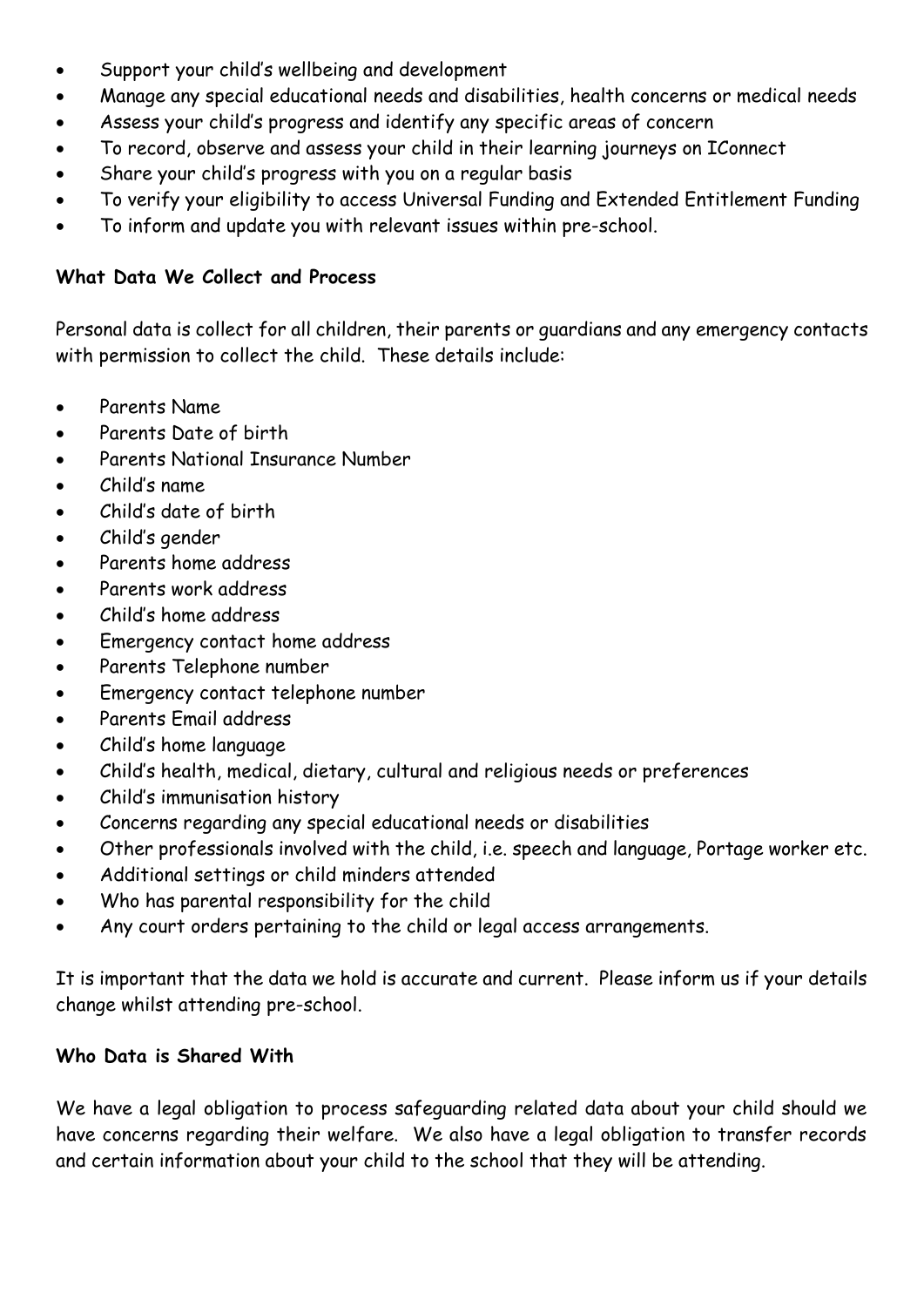To allow us to provide our service we will share your data as required with the following:

- Brighter Futures for Children to claim funding
- Ofsted as requested
- Charity Commission as requested
- The Primary School or additional setting the child may be attending
- Other professionals, i.e. Speech and Language, Portage
- IConnect Nursery Management Programme
- Xero Finance Accounting System

We will never share your data with any organisation to use for their own purposes.

## **Data Retention**

We have a legal obligation to retain certain data, including accident and medication reports for up to 21 years. General data is retained for one year after the child has left the setting. Learning journeys are given out during the final school term.

#### **Automated Decision Making**

We do not make any decisions about children based solely on automated decision making.

#### **Data Protection**

We take the security of your data very seriously. We have policies and procedures in place to protect against unauthorised access to your data and to prevent it from being lost, accidentally destroyed, misused or disclosed.

Data is stored in a fire proof, lockable cabinet within the pre-school. Our computers are operated using secure email files and are password protected.

Our operating systems, IConnect and Xero are regulated and maintained by secure providers.

## **Your Rights with respect to Your Data**

Under GDPR you have the right to:

- Request access, amend or correct any personal data
- Request that we delete or stop processing any personal data, for example where the data is no longer necessary for the purposes of processing
- Request that we transfer the data to another person
- Complain to the Information Commissioner's Office (ICO).